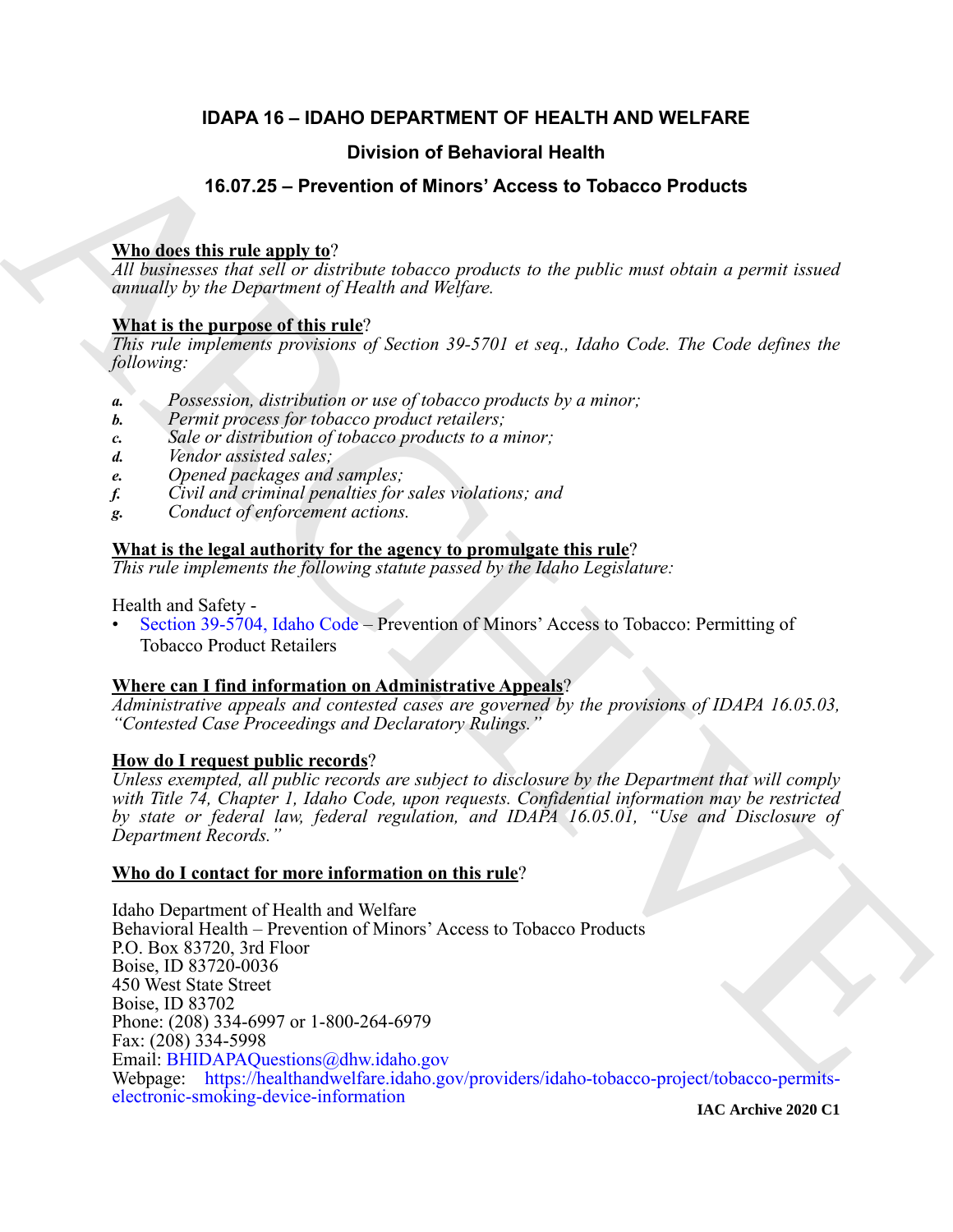# **Table of Contents**

# 16.07.25 - Prevention of Minors' Access to Tobacco Products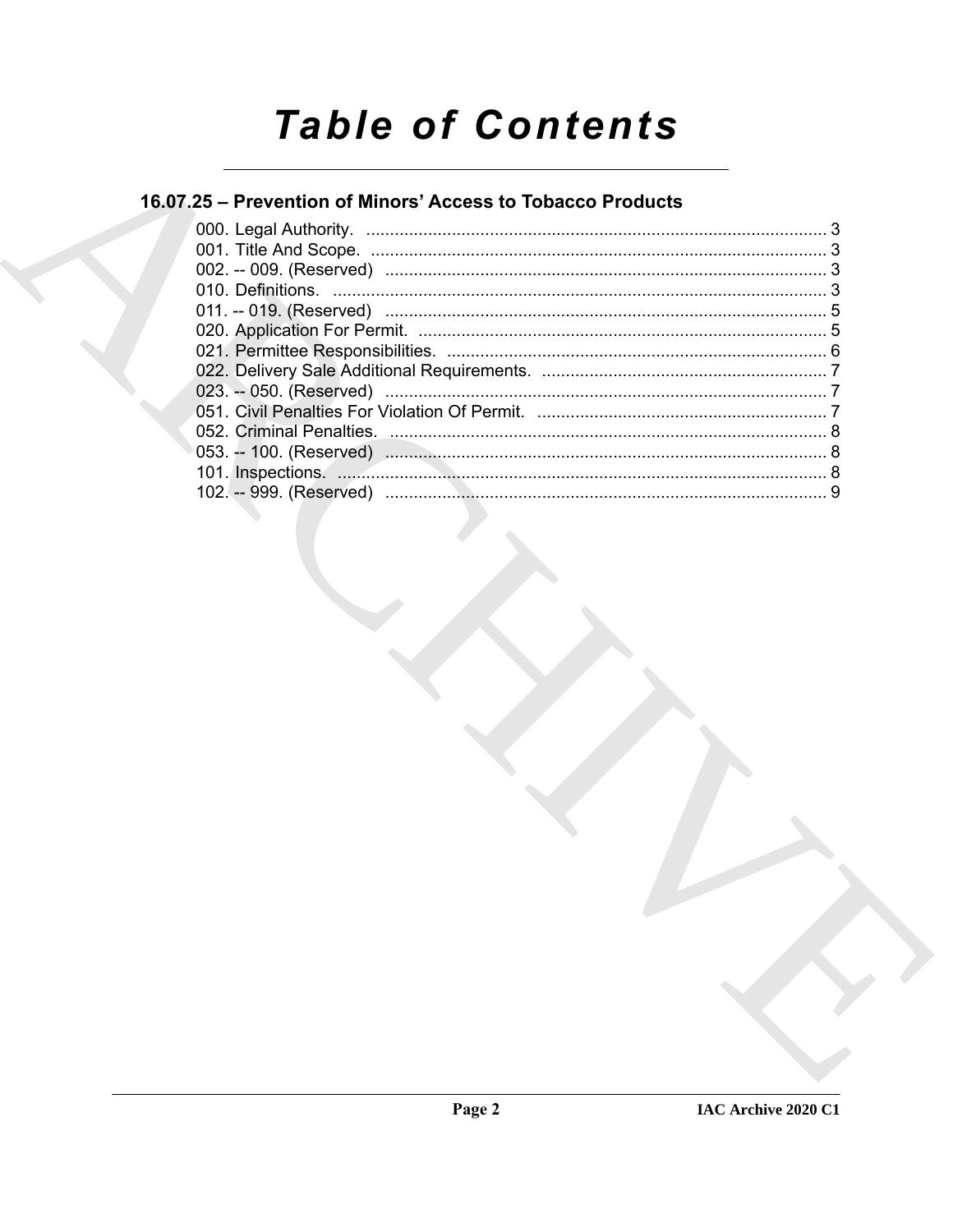## <span id="page-2-13"></span>**16.07.25 – PREVENTION OF MINORS' ACCESS TO TOBACCO PRODUCTS**

### <span id="page-2-1"></span><span id="page-2-0"></span>**000. LEGAL AUTHORITY.**

### <span id="page-2-14"></span><span id="page-2-2"></span>**001. TITLE AND SCOPE.**

|                             |       | Under Section 39-5704, Idaho Code, the Department of Health and Welfare is authorized to promulgate rules in<br>compliance with Title 39, Chapter 57 for the prevention of minors' access to tobacco products.                                                                                                                                                                                                                                                     | $(5-8-09)$     |
|-----------------------------|-------|--------------------------------------------------------------------------------------------------------------------------------------------------------------------------------------------------------------------------------------------------------------------------------------------------------------------------------------------------------------------------------------------------------------------------------------------------------------------|----------------|
| 001.                        |       | TITLE AND SCOPE.                                                                                                                                                                                                                                                                                                                                                                                                                                                   |                |
|                             | 01.   | Title. These rules are titled IDAPA 16.07.25, "Prevention of Minors' Access to Tobacco Products."                                                                                                                                                                                                                                                                                                                                                                  | $(5-8-09)$     |
| the following:              | 02.   | Scope. This rule implements provisions of Section 39-5701 et seq., Idaho Code. The Code defines                                                                                                                                                                                                                                                                                                                                                                    | $(5-8-09)$     |
|                             | a.    | Possession, distribution, or use of tobacco products by a minor;                                                                                                                                                                                                                                                                                                                                                                                                   | $(5-8-09)$     |
|                             | b.    | Permit process for tobacco product retailers;                                                                                                                                                                                                                                                                                                                                                                                                                      | $(5-8-09)$     |
|                             | c.    | Sale or distribution of tobacco products to a minor;                                                                                                                                                                                                                                                                                                                                                                                                               | $(5-8-09)$     |
|                             | d.    | Vendor-assisted sales;                                                                                                                                                                                                                                                                                                                                                                                                                                             | $(5-8-09)$     |
|                             | e.    | Opened packages and samples;                                                                                                                                                                                                                                                                                                                                                                                                                                       | $(5-8-09)$     |
| f.                          |       | Civil and criminal penalties for sales violations; and                                                                                                                                                                                                                                                                                                                                                                                                             | $(5-8-09)$     |
|                             | g.    | Conduct of enforcement actions.                                                                                                                                                                                                                                                                                                                                                                                                                                    | $(5-8-09)$     |
| $002. - 009.$               |       | (RESERVED)                                                                                                                                                                                                                                                                                                                                                                                                                                                         |                |
| 010.                        |       | DEFINITIONS.<br>The terms used in this rule are defined as follows:                                                                                                                                                                                                                                                                                                                                                                                                | $(5-8-09)$     |
| scope of these rules.       | 01.   | Business. Any company, partnership, firm, sole proprietorship, association, corporation,<br>organization, or other legal entity, or a representative of the foregoing entities that sells or distributes tobacco<br>products. Wholesalers' or manufacturers' representatives in the course of their employment are not included in the                                                                                                                             | $(5-8-09)$     |
|                             | 02.   | <b>Delivery Sale</b> . The distribution of tobacco products to a consumer in a state where either: (5-8-09)                                                                                                                                                                                                                                                                                                                                                        |                |
|                             | a.    | The individual submits the order for a purchase of tobacco products by a telephone call or other<br>voice transmission method; data transfer via computer networks, including the internet and other online services; or<br>by use of a facsimile machine transmission or use of the mails; or                                                                                                                                                                     | $(5-8-09)$     |
|                             | $b$ . | When tobacco products are delivered by use of the mails or a delivery service.                                                                                                                                                                                                                                                                                                                                                                                     | $(5-8-09)$     |
|                             | 03.   | <b>Delivery Service.</b> Any person who is engaged in the commercial delivery of letters, packages, or<br>other containers. This includes permittees who take an order for tobacco products and then deliver the tobacco<br>products without using a third party delivery service.                                                                                                                                                                                 | $(5 - 8 - 09)$ |
|                             | 04.   | Department. The Department of Health and Welfare (DHW) or its duly authorized representative.                                                                                                                                                                                                                                                                                                                                                                      | $(5-8-09)$     |
| employee, to an individual. | 05.   | Direct Sale. Any face to face, or in person sale, of a tobacco product by a permittee, or their                                                                                                                                                                                                                                                                                                                                                                    | $(5-8-09)$     |
|                             | 06.   | Distribute. To give, deliver, sell, offer to give, offer to deliver, offer to sell, or cause any person to<br>do the same or hire any person to do the same.                                                                                                                                                                                                                                                                                                       | $(5-8-09)$     |
|                             | 07.   | <b>Effective Training.</b> Training must include, at a minimum, the provisions of the law regarding<br>minors' access to tobacco products as indicated on the suggested Employee Training form that is included with the<br>permit provided by the Department and found in Appendix A of these rules. Such training will be presumed effective<br>for purposes of civil penalty actions in the first, second, and third violations within a two $(2)$ year period. | $(5-8-09)$     |

#### <span id="page-2-12"></span><span id="page-2-11"></span><span id="page-2-10"></span><span id="page-2-9"></span><span id="page-2-8"></span><span id="page-2-7"></span><span id="page-2-6"></span><span id="page-2-5"></span><span id="page-2-4"></span><span id="page-2-3"></span>**010. DEFINITIONS.**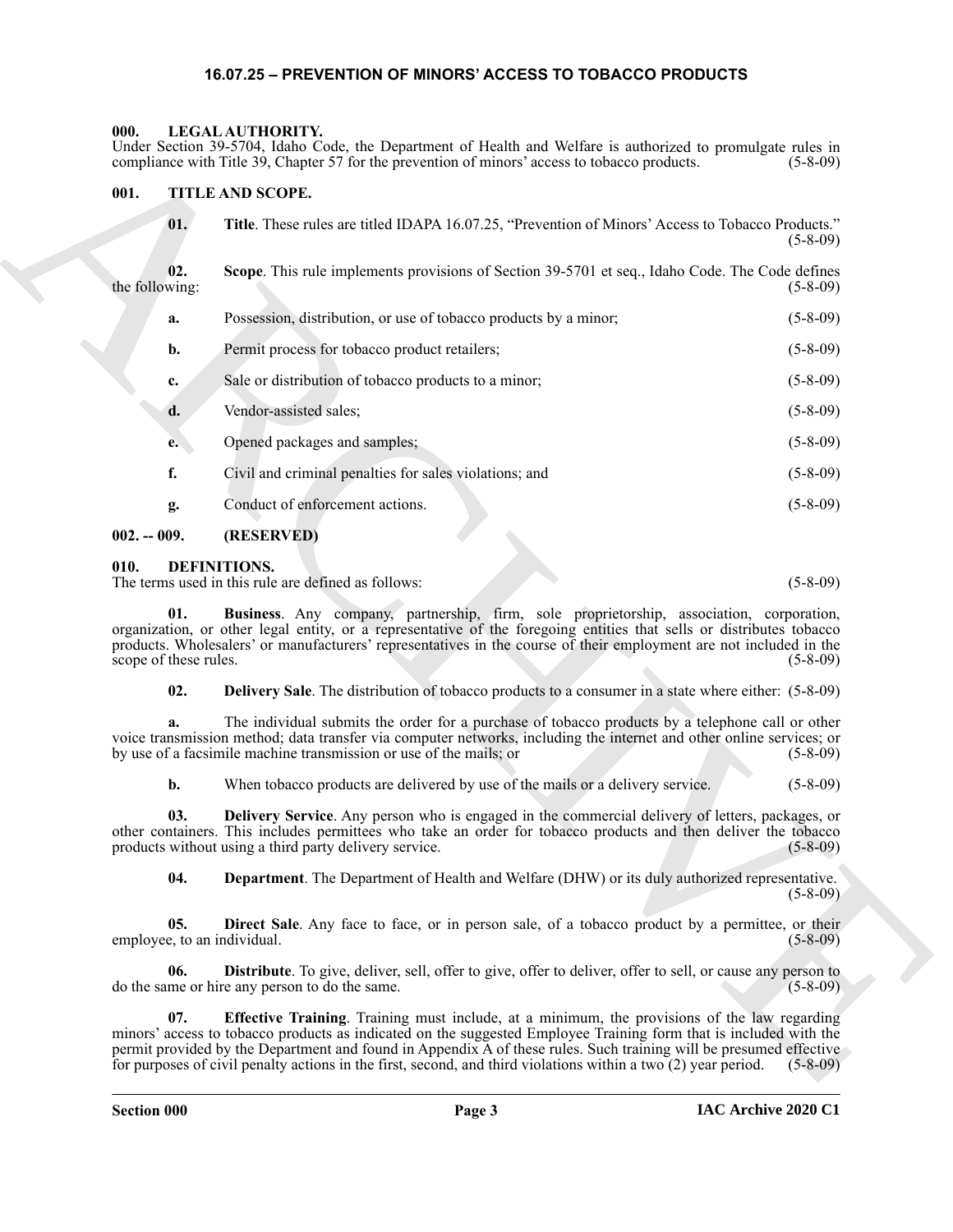<span id="page-3-3"></span><span id="page-3-2"></span><span id="page-3-1"></span><span id="page-3-0"></span>

| 09. | <b>Location</b> . The street address and building in which the tobacco products are sold. | $(5-8-09)$ |
|-----|-------------------------------------------------------------------------------------------|------------|
|-----|-------------------------------------------------------------------------------------------|------------|

<span id="page-3-6"></span><span id="page-3-5"></span><span id="page-3-4"></span>

| a. | Delivery Sales;       | $(5-8-09)$ |
|----|-----------------------|------------|
| b. | Delivery Service; and | $(5-8-09)$ |
| c. | Direct Sales.         | $(5-8-09)$ |

|                               | <b>Department of Health and Welfare</b>                                                                                                                                                                                                                                                                                                                                                                                                                                                                                  | <b>Minors' Access to Tobacco Products</b> |  |
|-------------------------------|--------------------------------------------------------------------------------------------------------------------------------------------------------------------------------------------------------------------------------------------------------------------------------------------------------------------------------------------------------------------------------------------------------------------------------------------------------------------------------------------------------------------------|-------------------------------------------|--|
| 08.                           | Evidence of Effective Training. Documentation provided by a permittee in response to a violation<br>of this chapter clearly identifying that the permittee had a training program meeting the definition for effective<br>training in place at the time of the violation and had on file a form signed by the employee prior to the violation<br>stating understanding of the tobacco laws dealing with minors and the unlawful purchase of tobacco.                                                                     | $(5-8-09)$                                |  |
| 09.                           | Location. The street address and building in which the tobacco products are sold.                                                                                                                                                                                                                                                                                                                                                                                                                                        | $(5-8-09)$                                |  |
| 10.                           | Minor. A person under eighteen (18) years of age.                                                                                                                                                                                                                                                                                                                                                                                                                                                                        | $(5-8-09)$                                |  |
| 11.                           | <b>Permit.</b> A permit issued by the Department for the sale or distribution of tobacco products.                                                                                                                                                                                                                                                                                                                                                                                                                       | $(5-8-09)$                                |  |
| 12.<br>endorsement types are: | Permit Endorsement. An endorsement identifies a sale or delivery method used by a permittee to<br>sell tobacco products. There are three (3) types of endorsements that may be included on a permit. The three (3)                                                                                                                                                                                                                                                                                                       | $(5-8-09)$                                |  |
| a.                            | Delivery Sales;                                                                                                                                                                                                                                                                                                                                                                                                                                                                                                          | $(5-8-09)$                                |  |
| b.                            | Delivery Service; and                                                                                                                                                                                                                                                                                                                                                                                                                                                                                                    | $(5-8-09)$                                |  |
| c.                            | Direct Sales.                                                                                                                                                                                                                                                                                                                                                                                                                                                                                                            | $(5-8-09)$                                |  |
| 13.                           | <b>Permittee.</b> The holder of a valid permit for the sale or distribution of tobacco products.                                                                                                                                                                                                                                                                                                                                                                                                                         | $(5-8-09)$                                |  |
| 14.                           | Photographic Identification. In all cases the identification must bear a photograph and a date of<br>birth. Verification is not required by these rules if the buyer is known to the seller to be age eighteen (18) or older.<br>Types of identification include:                                                                                                                                                                                                                                                        | $(5-8-09)$                                |  |
| a.<br>license; or             | State, district, territorial, possession, provincial, national, or other equivalent government driver's                                                                                                                                                                                                                                                                                                                                                                                                                  | $(5-8-09)$                                |  |
| b.                            | State identification card or military identification card; or                                                                                                                                                                                                                                                                                                                                                                                                                                                            | $(5-8-09)$                                |  |
| c.                            | A valid passport.                                                                                                                                                                                                                                                                                                                                                                                                                                                                                                        | $(5-8-09)$                                |  |
| 15.                           | Purchaser. An individual who seeks to buy or who buys a tobacco product.                                                                                                                                                                                                                                                                                                                                                                                                                                                 | $(5-8-09)$                                |  |
| 16.                           | <b>Random Unannounced Inspection</b> . An inspection of business by a law enforcement agency or by<br>the Department, with or without the assistance of a minor, to monitor compliance of this chapter.                                                                                                                                                                                                                                                                                                                  | $(5-8-09)$                                |  |
| a.                            | Random. At any time, without a schedule or frequency.                                                                                                                                                                                                                                                                                                                                                                                                                                                                    | $(5 - 8 - 09)$                            |  |
| b.                            | Unannounced. Without previous notification.                                                                                                                                                                                                                                                                                                                                                                                                                                                                              | $(5 - 8 - 09)$                            |  |
| 17.                           | Retail Sales Minor-Exempt Permit. A permit that is issued to retail locations whose revenues<br>from the sale of alcoholic beverages for on-site consumption are at least fifty-five percent (55%) of total revenues, or<br>whose products and services are primarily obscene, pornographic, profane, or sexually oriented. A permittee issued<br>this type of permit is exempt from minor-assisted inspections where minors are not allowed on the premises and such<br>prohibition is clearly posted at all entrances. | $(5-8-09)$                                |  |
| 18.                           | Seller. The person who physically sells or distributes tobacco products.                                                                                                                                                                                                                                                                                                                                                                                                                                                 | $(5 - 8 - 09)$                            |  |
| 19.                           | Tobacco Product. Any substance that contains tobacco including:                                                                                                                                                                                                                                                                                                                                                                                                                                                          | $(5-8-09)$                                |  |
|                               | Cigarettes;                                                                                                                                                                                                                                                                                                                                                                                                                                                                                                              | $(5 - 8 - 09)$                            |  |

<span id="page-3-9"></span><span id="page-3-8"></span><span id="page-3-7"></span>

| Random. At any time, without a schedule or frequency. | $(5-8-09)$     |
|-------------------------------------------------------|----------------|
| Unannounced. Without previous notification.           | $(5 - 8 - 09)$ |

<span id="page-3-11"></span><span id="page-3-10"></span>

| 18. | Seller. The person who physically sells or distributes tobacco products. | $(5-8-09)$ |
|-----|--------------------------------------------------------------------------|------------|
| 19. | <b>Tobacco Product.</b> Any substance that contains tobacco including:   | $(5-8-09)$ |
| а.  | Cigarettes;                                                              | $(5-8-09)$ |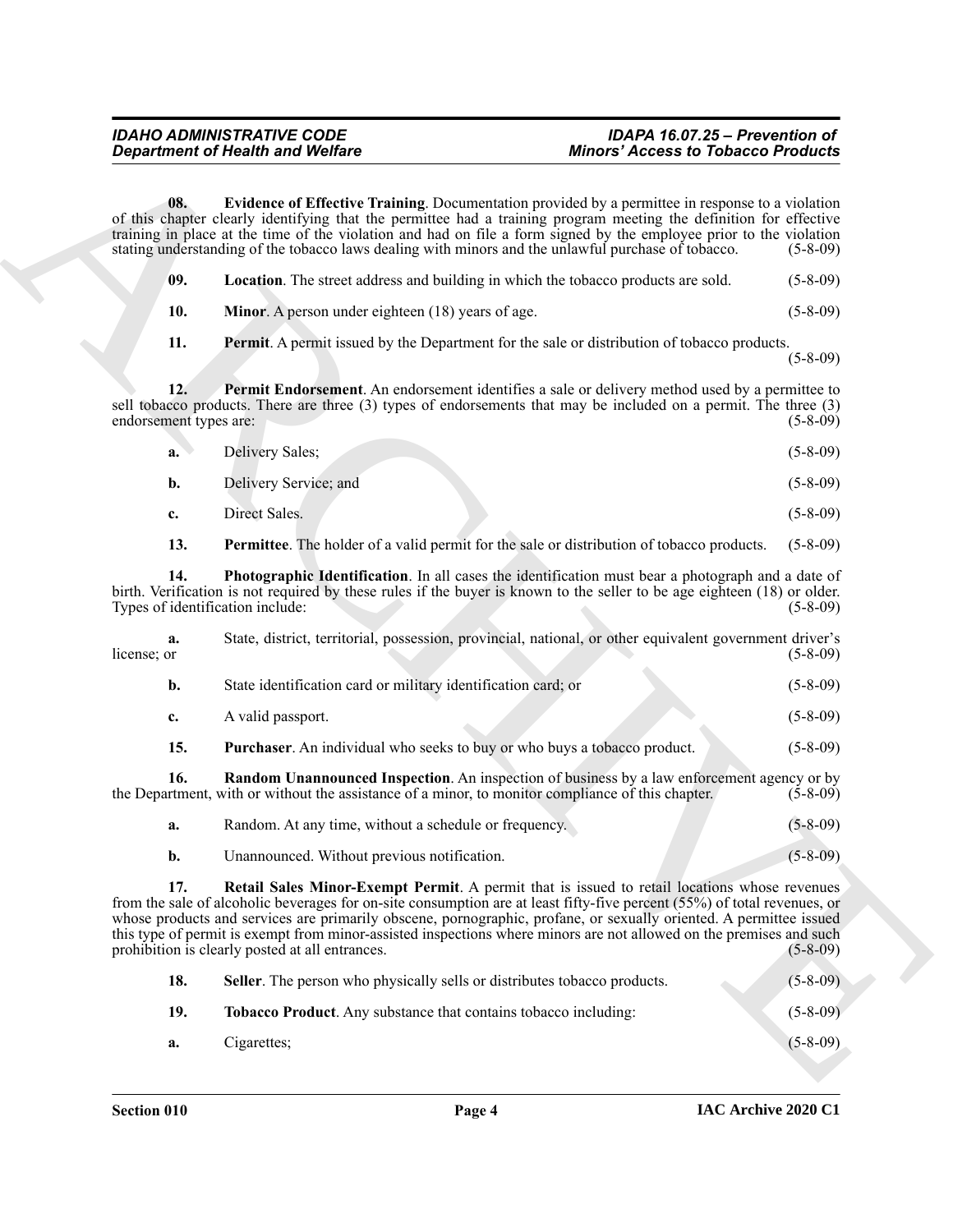|                                   | <b>Department of Health and Welfare</b>                                                          | <b>Minors' Access to Tobacco Products</b>                                                                                                                                                                                                                                                                                                                       |  |
|-----------------------------------|--------------------------------------------------------------------------------------------------|-----------------------------------------------------------------------------------------------------------------------------------------------------------------------------------------------------------------------------------------------------------------------------------------------------------------------------------------------------------------|--|
| b.                                | Cigars;                                                                                          | $(5-8-09)$                                                                                                                                                                                                                                                                                                                                                      |  |
| c.                                | Pipes;                                                                                           | $(5-8-09)$                                                                                                                                                                                                                                                                                                                                                      |  |
| d.                                | Snuff;                                                                                           | $(5-8-09)$                                                                                                                                                                                                                                                                                                                                                      |  |
| e.                                | Smoking Tobacco;                                                                                 | $(5-8-09)$                                                                                                                                                                                                                                                                                                                                                      |  |
| f.                                | Tobacco Paper; and                                                                               | $(5-8-09)$                                                                                                                                                                                                                                                                                                                                                      |  |
| g.                                | Smokeless Tobacco.                                                                               | $(5-8-09)$                                                                                                                                                                                                                                                                                                                                                      |  |
| 20.                               | of tokens, money, or any other form of payment, dispenses tobacco products.                      | Vending Machine. Any mechanical, electronic, or other similar device which, upon the insertion<br>$(5-8-09)$                                                                                                                                                                                                                                                    |  |
| 21.                               |                                                                                                  | Vendor Assisted Sales. Any sale or distribution in which the customer has no access to the product<br>except through the assistance of the seller. The seller must physically dispense the tobacco product to the purchaser.<br>$(5-8-09)$                                                                                                                      |  |
| 22.                               | of Minors' Access to Tobacco Products."                                                          | Violation. An action contrary to Title 39, Chapter 57, Idaho Code, or IDAPA 16.07.25, "Prevention<br>$(5-8-09)$                                                                                                                                                                                                                                                 |  |
| 23.<br>suspended or revoked.      |                                                                                                  | Without a Permit. A business that has failed to obtain a permit or a business whose permit is<br>$(5-8-09)$                                                                                                                                                                                                                                                     |  |
| $011. - 019.$                     | (RESERVED)                                                                                       |                                                                                                                                                                                                                                                                                                                                                                 |  |
| 020.                              | <b>APPLICATION FOR PERMIT.</b><br>Department of Health and Welfare.                              | All businesses that sell or distribute tobacco products to the public must obtain a permit issued annually by the<br>$(5-8-09)$                                                                                                                                                                                                                                 |  |
| 01.                               | www.tobaccopermits.com/Idaho.                                                                    | Where to Obtain an Application for Permit. A hard-copy application can be obtained, at no cost<br>to the applicant, from the Department of Health and Welfare, Division of Behavioral Health, PO Box 83720, Boise,<br>Idaho $\overline{83720}$ -0036. A permit may also be obtained, at no cost to the applicant, via the internet at http://<br>$(5 - 8 - 09)$ |  |
| 02.<br>endorsement for each type. |                                                                                                  | Permits. A separate permit must be obtained for each business location. The permit is non-<br>transferable to another person, business, or location. The applicant must request endorsements for each method of<br>sale or delivery it uses. If a place of business sells or distributes tobacco by more than one (1) method, it must have an<br>$(5-8-09)$     |  |
| a.                                | may not be issued for a retailer doing business in a temporary location.                         | Issuance of a Permit. A permit may be issued when a new tobacco retail outlet has been established,<br>when a currently permitted business is sold to new owners, or when a currently permitted business is moved to a<br>different physical location. Permits may be issued to tobacco retailers established in a permanent location. Permits<br>$(5-8-09)$    |  |
| b.                                | tobacco products, moves to a different physical location, or sells the business to a new owner.  | Closure of a Permit. A permit may be closed when the permittee closes the business, no longer sells<br>$(5-8-09)$                                                                                                                                                                                                                                               |  |
| c.                                |                                                                                                  | Revocation of a Permit. A permit may be revoked by the Department of Health and Welfare when:<br>$(5-8-09)$                                                                                                                                                                                                                                                     |  |
| i.<br>permit; or                  |                                                                                                  | It is determined a new permit was fraudulently obtained to avoid penalties accrued on an existing<br>$(5-8-09)$                                                                                                                                                                                                                                                 |  |
|                                   | The holder of a permit, suspended as established in Section 39-5708(5), has failed to provide an |                                                                                                                                                                                                                                                                                                                                                                 |  |

### <span id="page-4-8"></span><span id="page-4-7"></span><span id="page-4-6"></span><span id="page-4-5"></span><span id="page-4-0"></span>**011. -- 019. (RESERVED)**

#### <span id="page-4-4"></span><span id="page-4-3"></span><span id="page-4-2"></span><span id="page-4-1"></span>**020. APPLICATION FOR PERMIT.**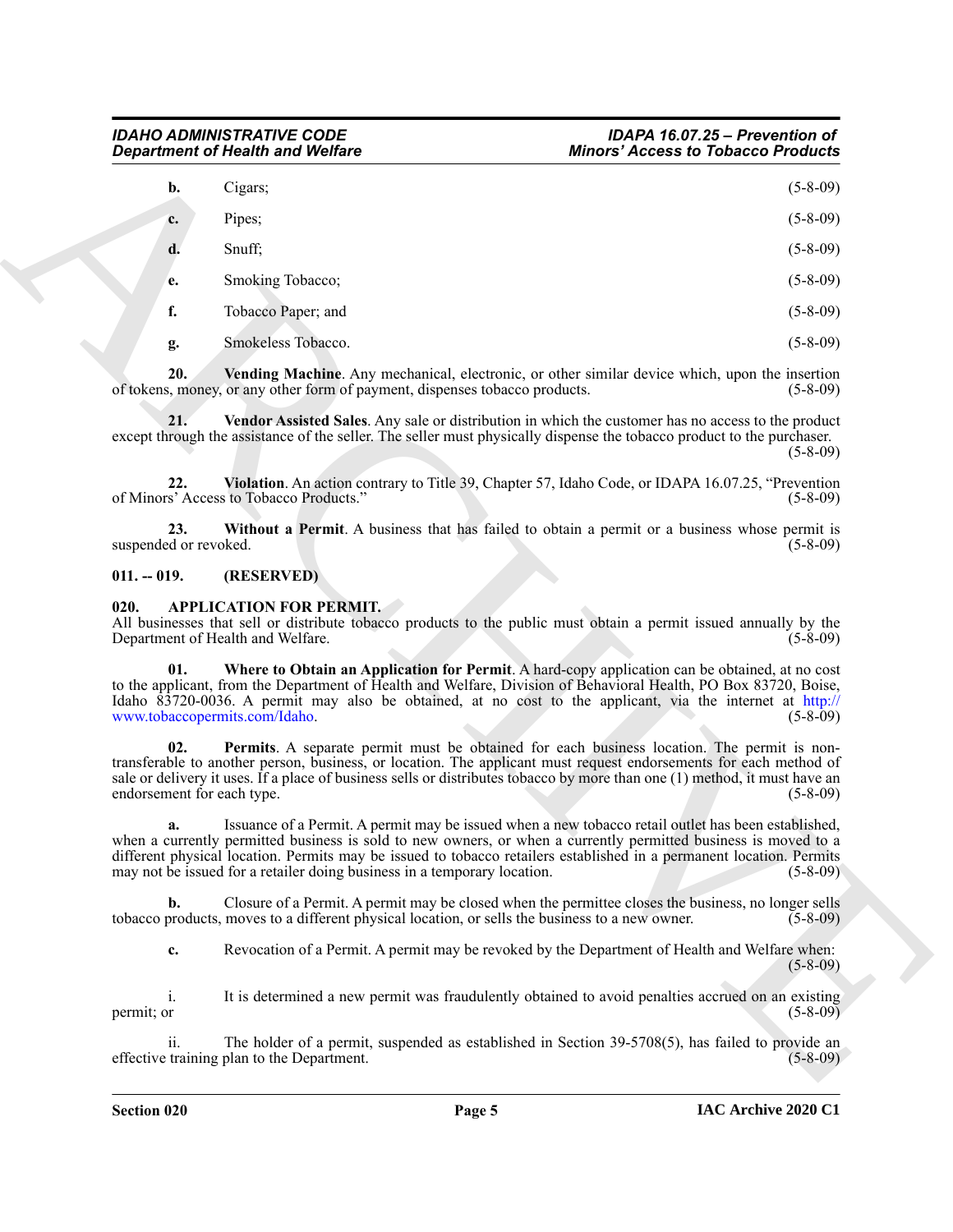<span id="page-5-2"></span>**d.** Temporary Permit. Temporary permits are not allowed under 39-5704, Idaho Code. (5-8-09)

**e.** Expiration of a Permit. All permits expire annually at midnight on December 31 of each calendar  $\mu$  year. (5-8-09)

**03. Renewal of Permit**. All permits must be renewed annually and are valid for twelve (12) calendar months.  $(5-8-09)$ 

**a.** The Department will mail notices of renewal for permits no later than ninety (90) days prior to the n date on the permit. (5-8-09) expiration date on the permit.

**b.** An application for renewal must be submitted annually for each business location through written application or online services, where available. (5-8-09)

**c.** A business with multiple locations may submit a single written application to renew the permit at each site, so long as the application is accompanied by a list of business permit numbers, locations, and addresses. (5-8-09)

**d.** A permit will not be renewed for any location until any past due fines for violations are paid in full. Fines are considered past due when not paid within ten (10) days of the citation date, or within ten (10) days after notification that the fine is upheld upon appeal, whichever is later. Violation fines under appeal are not considered past due. (5-8-09) past due. (5-8-09)

<span id="page-5-1"></span>**04. Application for Exemption**. Businesses seeking exemption from vendor assisted sales must of ormation to the Department to establish compliance with the following criteria: (5-8-09) submit information to the Department to establish compliance with the following criteria:

**a.** Tobacco products comprise at least seventy-five percent (75%) of total merchandise as determined by sales reported to the Idaho State Tax Commission; (5-8-09)

**b.** Minors are not allowed in exempt businesses and there is a sign on all entrances prohibiting minors; and  $(5-8-09)$ 

There must be a separate entrance to the outside air or to a common area not under shared exempt business. (5-8-09) ownership by the exempt business.

<span id="page-5-3"></span><span id="page-5-0"></span>

| 021. |     | PERMITTEE RESPONSIBILITIES.<br>The permittee is responsible for the following: | $(5-8-09)$ |
|------|-----|--------------------------------------------------------------------------------|------------|
|      | 01. | Possession of Permit. Each business location must have a permit.               | $(5-8-09)$ |

<span id="page-5-7"></span><span id="page-5-6"></span><span id="page-5-5"></span><span id="page-5-4"></span>**02. Visibility**. The permit must be available upon request at each site. (5-8-09)

**03. Display of Sign**. Each business may display, at each business site, a sign that states: "State Law Prohibits the Sale of Tobacco Products to Persons Under the Age of Eighteen (18) Years. Proof of Age Required. Anyone Who Sells or Distributes Tobacco to a Minor is Subject to Strict Fines and Penalties. Minors are Subject to Fines and Penalties." (5-8-09)

**04. Effective Training**. Each permittee is responsible to train employees as to the requirements of Title ter 57, Idaho Code, and these rules. (5-8-09) 39, Chapter 57, Idaho Code, and these rules.

**Expansion of Nicolative and Wolfare**<br>
Archives Theoretics and Wolfare<br> **ARCHIVES** Consider the Constrainer of the Constrainer of the Constrainer of the Constrainer of the Constrainer<br>
Section 2014 2014 2014 2014 2014 201 Unless the permittee has its own training program as described in Subsection 021.04.b. of this rule, the employer must, at a minimum, read to the seller or prospective seller who may be responsible for sale or distribution of tobacco products, or assure the seller or prospective seller has read the information contained on the Employee Training form found in Appendix A of these rules and have them initial each statement, and sign and date the form indicating an understanding of the provisions of the law governing minors' access to tobacco products.

(5-8-09)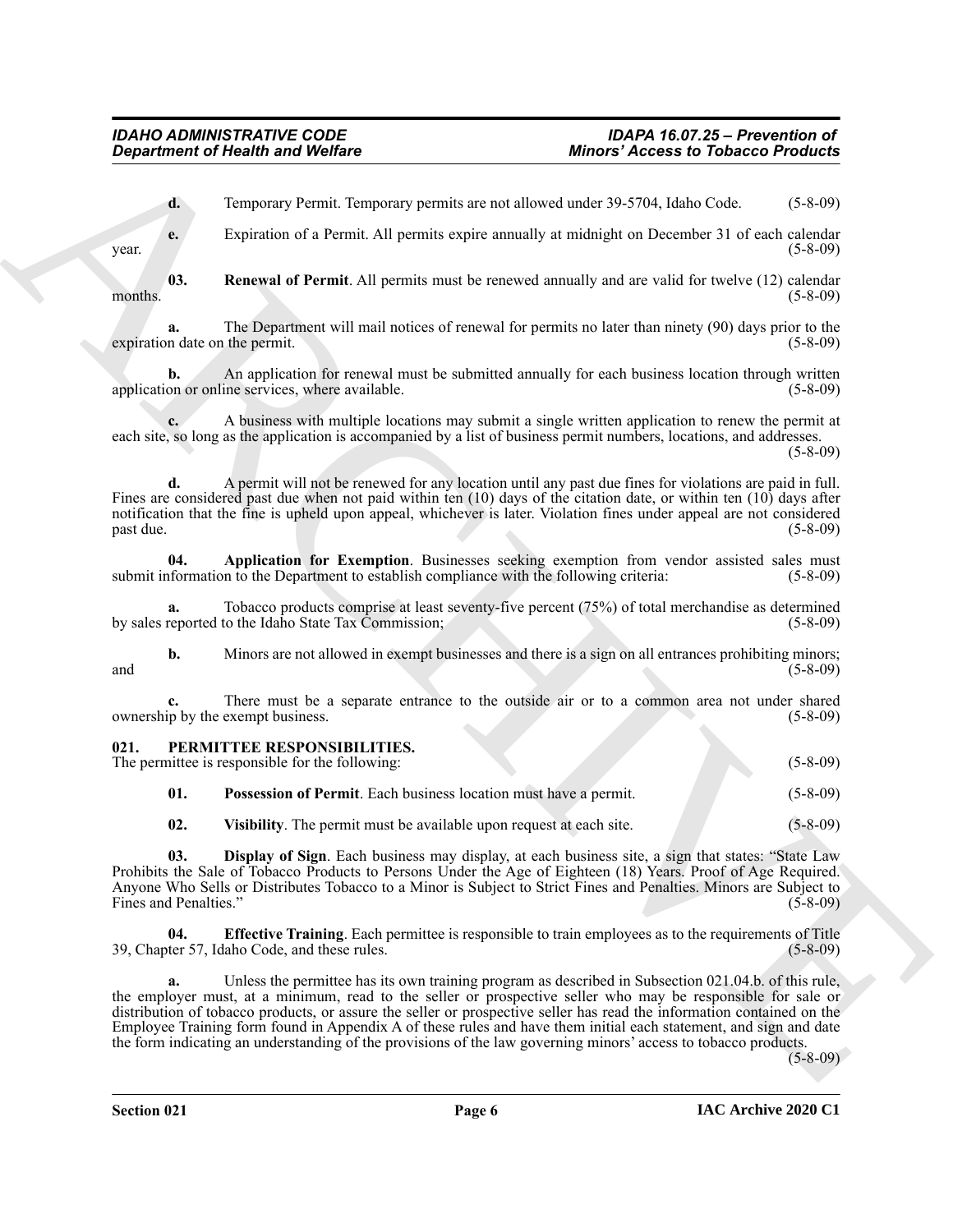#### *IDAHO ADMINISTRATIVE CODE IDAPA 16.07.25 – Prevention of*  **Minors' Access to Tobacco Products**

### <span id="page-6-9"></span><span id="page-6-8"></span><span id="page-6-6"></span><span id="page-6-0"></span>**022. DELIVERY SALE ADDITIONAL REQUIREMENTS.**

### <span id="page-6-7"></span><span id="page-6-1"></span>**023. -- 050. (RESERVED)**

### <span id="page-6-5"></span><span id="page-6-4"></span><span id="page-6-3"></span><span id="page-6-2"></span>**051. CIVIL PENALTIES FOR VIOLATION OF PERMIT.**

|                |                | <b>Department of Health and Welfare</b>                                                                                                                                                                                                      | <b>Minors' Access to Tobacco Products</b>                                                                |                |
|----------------|----------------|----------------------------------------------------------------------------------------------------------------------------------------------------------------------------------------------------------------------------------------------|----------------------------------------------------------------------------------------------------------|----------------|
|                | $\mathbf{b}$ . | Employee Training form found in Appendix A of these rules. The seller or prospective seller who may be responsible<br>for sale or distribution of tobacco products must affirm in writing their acknowledgment of such training. $(3-20-20)$ | Permittee may have their own training program, but it must contain all of the elements listed in the     |                |
|                | 05.            | requirements of Title 39, Chapter 57, Idaho Code as that act pertains to the permittee's sales of tobacco products.                                                                                                                          | <b>Permit Requirements.</b> All permittees are required to be familiar with and comply with the          | $(5-8-09)$     |
| 022.           |                | DELIVERY SALE ADDITIONAL REQUIREMENTS.<br>In addition to the requirements of Title 39, Chapter 57, Idaho Code, all permittees holding a Delivery Sale<br>Endorsement, who mail or ship tobacco products must:                                |                                                                                                          | $(5-8-09)$     |
|                | 01.            | one (1) inch tall, the words "TOBACCO PRODUCT, MUST BE 18 YEARS OF AGE TO ACCEPT" on the exterior<br>top and bottom of the shipping package.                                                                                                 | Shipping Package Requirements. Imprint in clearly legible, black ink letters, that are no less than      | $(5-8-09)$     |
|                | 02.            | to the address on the original shipping label. The individual receiving the delivery must be verified to be at least<br>eighteen (18) years of age and have the same address as on the original shipping label.                              | Delivery Requirements. Require that tobacco products only be delivered in a face-to-face delivery        | $(5-8-09)$     |
| $023. - 050.$  |                | (RESERVED)                                                                                                                                                                                                                                   |                                                                                                          |                |
| 051.           |                | <b>CIVIL PENALTIES FOR VIOLATION OF PERMIT.</b>                                                                                                                                                                                              |                                                                                                          |                |
|                | 01.            | <b>Violations by the Seller.</b>                                                                                                                                                                                                             |                                                                                                          | $(5-8-09)$     |
|                | a.             | The seller will receive a one hundred dollar (\$100) fine for each violation.                                                                                                                                                                |                                                                                                          | $(5-8-09)$     |
|                | b.             | upon the written consent of the seller as a portion of the training permit documentation.                                                                                                                                                    | Each violation will be recorded with the Department and may be accessed by potential employers           | $(5-8-09)$     |
|                | 02.            | <b>Violations by the Permittee.</b>                                                                                                                                                                                                          |                                                                                                          | $(5-8-09)$     |
|                |                | for further violations. No fine will be imposed.                                                                                                                                                                                             | First violation. The permittee will be notified in writing of the violation and penalties to be levied   | $(5-8-09)$     |
|                | b.             | Second violation in a two (2) year period.                                                                                                                                                                                                   |                                                                                                          | $(5-8-09)$     |
|                | i.             | The permittee will be fined two hundred dollars (\$200).                                                                                                                                                                                     |                                                                                                          | $(5 - 8 - 09)$ |
|                | 11.            | violation, within ten $(10)$ business days from the date of violation, the Department will waive the fine.                                                                                                                                   | If the permittee provides evidence of effective training, provided to the seller prior to the second     | $(5-8-09)$     |
|                | iii.           |                                                                                                                                                                                                                                              | The permittee will be notified in writing of the penalties to be levied for further violations. (5-8-09) |                |
|                | c.             | Third violation in a two (2) year period.                                                                                                                                                                                                    |                                                                                                          | $(5-8-09)$     |
|                | i.             | The permittee will be fined two hundred dollars (\$200).                                                                                                                                                                                     |                                                                                                          | $(5 - 8 - 09)$ |
|                | ii.            | following the third violation. Evidence of effective employee training will be a mitigating factor in determining the<br>length of the permit suspension.                                                                                    | The permit will be suspended for up to seven (7) days beginning upon a date set by the Department        | $(5-8-09)$     |
| of the permit. | iii.           |                                                                                                                                                                                                                                              | The permittee must remove all tobacco products from public sight for the duration of the revocation      | $(5-8-09)$     |
|                |                |                                                                                                                                                                                                                                              |                                                                                                          |                |
|                |                |                                                                                                                                                                                                                                              |                                                                                                          |                |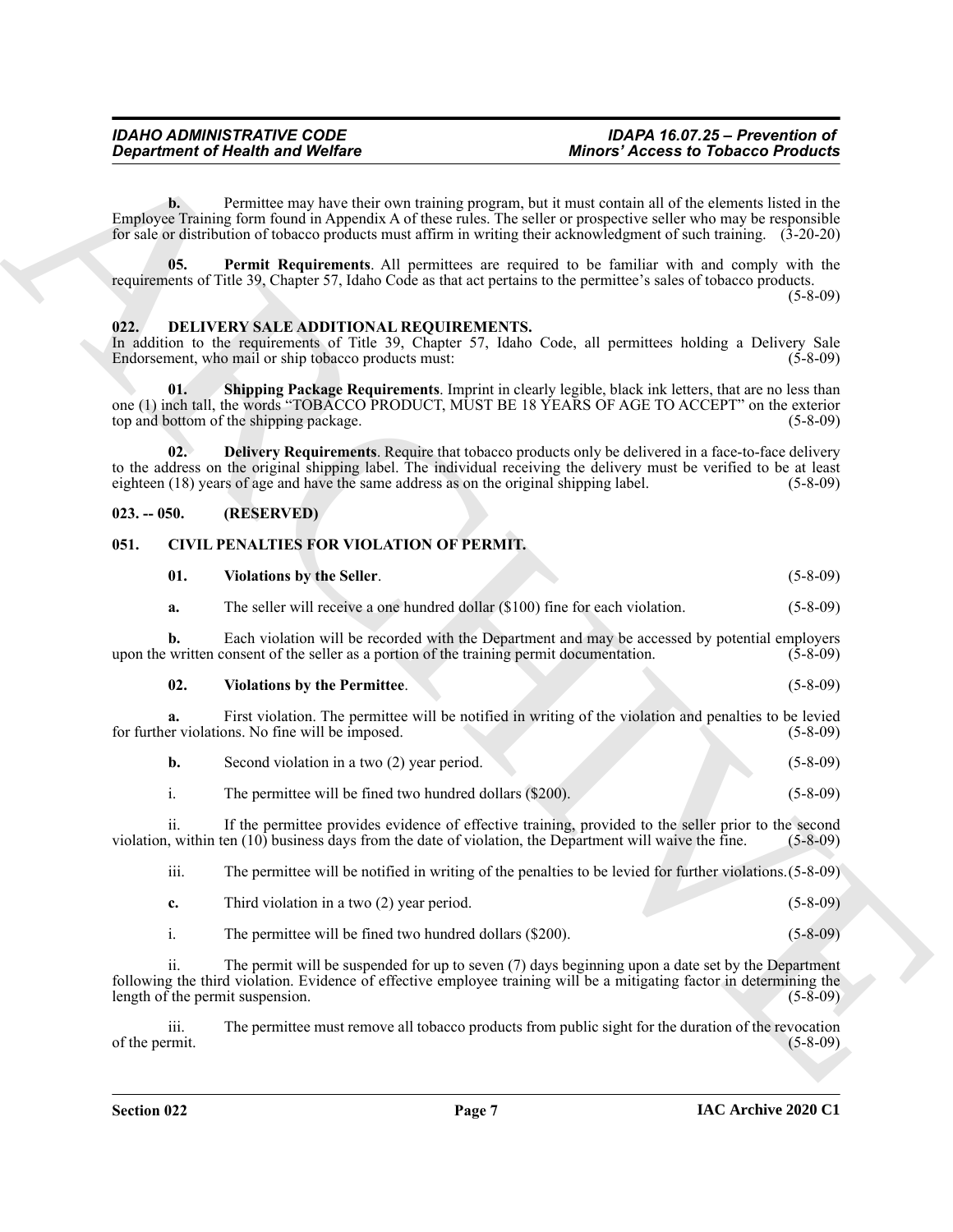#### *IDAHO ADMINISTRATIVE CODE IDAPA 16.07.25 – Prevention of Department of Health and Welfare Minors' Access to Tobacco Products*

iv. If the violation is by an employee, at the same location, who was involved in any previous citation for violation, the permittee will be fined four hundred dollars (\$400).

**d.** Fourth or subsequent violation in a two (2) year period. (5-8-09)

i. The permittee will be fined four hundred dollars (\$400). (5-8-09)

ii. The permit will be revoked until such time as the permittee demonstrates an effective training program to the Department, but in no case will the revocation be less than thirty (30) days. (5-8-09)

iii. The permittee must remove all tobacco products from public sight for the duration of the revocation of the permit. (5-8-09)

<span id="page-7-3"></span>**03. Payment of Fines**. All fine payments must be received by the Department within ten (10) days of the date of the citation. Fine payments should be mailed to, Tobacco Project Office, 450 West State Street, 3rd Floor, Boise, ID 83720-0036. (5-8-09)

### <span id="page-7-4"></span><span id="page-7-0"></span>**052. CRIMINAL PENALTIES.**

<span id="page-7-6"></span>**01. Selling or Distributing Without a Permit**. Criminal penalties apply to any business or individual(s) who sells or distributes tobacco products to the public without a permit. (3-20-20)

<span id="page-7-5"></span>**02. Department Notified of Violation**. If the Department is notified of a violation of Section 39-5709 et seq., Idaho Code, the Department will contact the appropriate law enforcement authority. (5-8-09)

### <span id="page-7-1"></span>**053. -- 100. (RESERVED)**

#### <span id="page-7-9"></span><span id="page-7-7"></span><span id="page-7-2"></span>**101. INSPECTIONS.**

**01. Random and Unannounced Inspections**. The total number of random and unannounced ons under Section 101 of this rule will be determined by: inspections under Section 101 of this rule will be determined by:

**a.** The number of permittees on the last day of each calendar year multiplied by the percentage of violations for the preceding year multiplied by a factor of ten (10). A calculation checklist is provided under<br>Appendix B: (5-8-09) Appendix B;

**b.** In no instance will the total number of inspections be less than the number of permittees, or exceed twice the number of permittees. (5-8-09)

**Benariment of Nearly Works Consumer Language Minimize Language Minimize Consumer Schedule Consumer Schedule Consumer Schedule Consumer Schedule Consumer Schedule Consumer Schedule Consumer Schedule Consumer Schedule Cons c.** The Department and the Idaho State Police must conduct at least one (1) unannounced inspection per year at every known business location identified as a retailer of tobacco products to the public. All additional inspections required to meet the total number specified under Section 101 of this rule must be conducted in a random manner. (5-8-09)

**02. Who Will Inspect**. Inspections will be conducted for all minor-exempt permit locations by an adult enforcement officer. For all other permit locations, inspections will be conducted by an adult enforcement officer accompanied by a minor. (5-8-09)

#### <span id="page-7-10"></span><span id="page-7-8"></span>**03. Law Enforcement Agency Inspections**. (5-8-09)

**a.** In addition to the inspections set forth in Subsection 101.01 of this rule, any law enforcement agency may conduct inspections consistent with agency policy and procedure with or without a minor at any business location, at any time, where tobacco products are sold or distributed to the public. (5-8-09)

**b.** Law enforcement agencies conducting inspections under Subsection 101.03.a. of this rule will report the results from their inspections to the Department. All citations will become part of the permittee's permanent record. (5-8-09)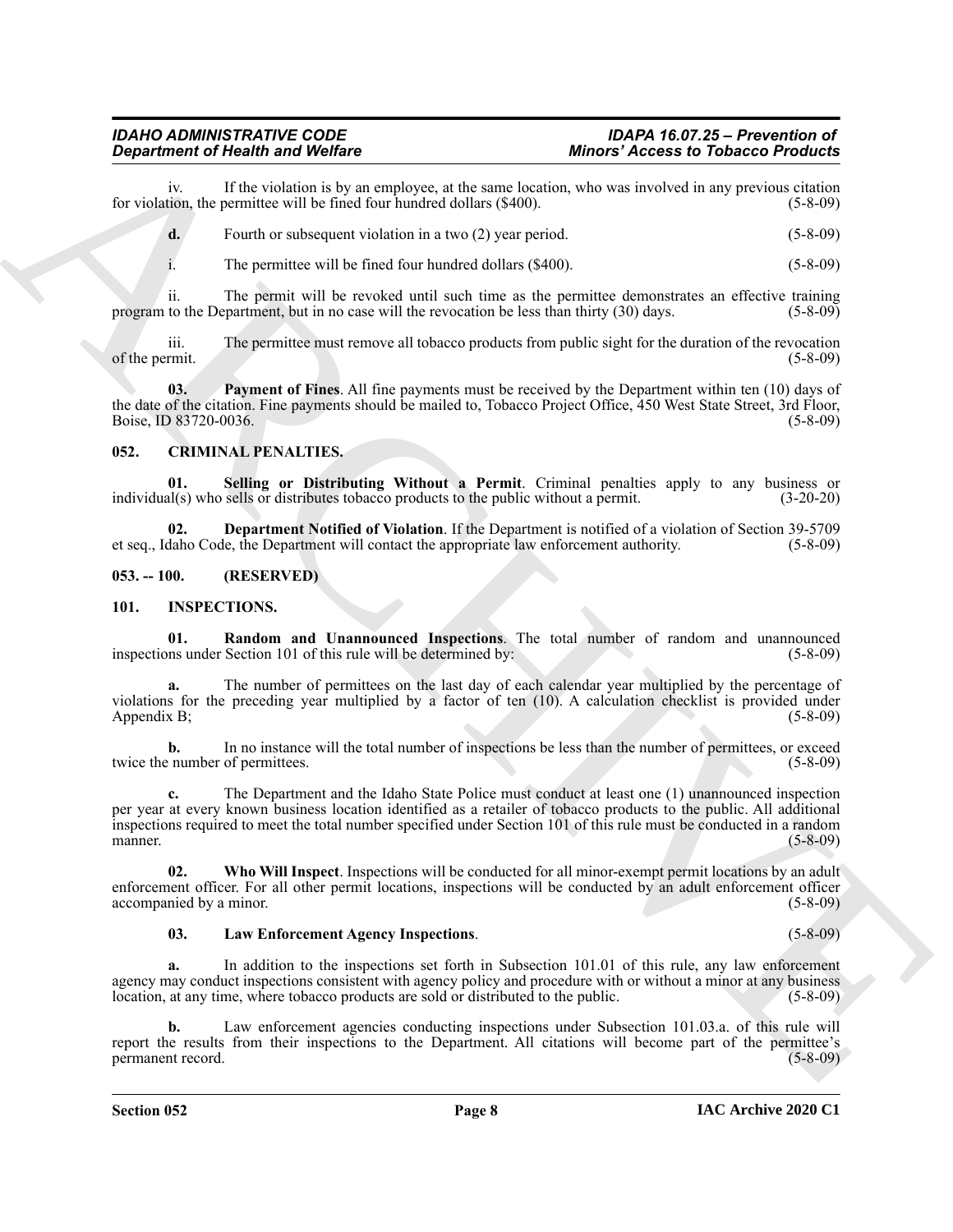#### <span id="page-8-2"></span>**04. Complaint Investigation**. (5-8-09)

**a.** The Department must refer all written complaints concerning the sale of tobacco products to minors to the appropriate agency, as determined by the Department, for investigation. (5-8-09)

<span id="page-8-3"></span>**b.** Inspections conducted as part of the investigation of a written complaint are not included in the overall number of inspections identified under Subsections 101.01 and 101.03 of this rule. Citations issued during the investigation of a written complaint must be added to the permittee's permanent record. (5-8-09)

**Department of Nearly was Wolfare**<br> **Minoring density and Wolfare**<br>
(**Completion the materialistic of the state of the state of the state of the state of the state of the state of the state of the state of the state of th 05. Issuance of Citation or Report**. For inspections conducted under Subsection 101.01 of this rule, a representative of the business will be provided with a report, within two (2) business days, after the inspection. The date the Department provides notification of the citation must be used for determination of timely payment of fines and all other administrative actions including requests for waivers and request for appeals. (5-8-09)

#### <span id="page-8-0"></span>**102. -- 999. (RESERVED)**

### <span id="page-8-1"></span>**APPENDIX A EMPLOYEE TRAINING FORM**

The following may be used for training of employees to assure that they are aware of the current law regarding youth access to tobacco products in the state of Idaho. This would constitute "minimum" training required by the employer as indicated in Section 39-5701 et seq., Idaho Code.

Have the employee initial each section and sign at the bottom.

\_\_\_\_\_ I understand the state law prohibits the sale of ANY tobacco products to persons under 18 years of age and that verification of age is required for any sale of tobacco products.

I understand that I am to ask for photo identification from any persons whom I do not personally know to be at least 18 years of age and verify their age before a sale of tobacco products.

I understand that sales to anyone under the age of 18 can result in a personal fine to me of \$100 for the first offense.

I understand that "tobacco products" includes any substance that contains tobacco including, but not limited to, cigarettes, cigars, pipes, snuff, smoking tobacco, tobacco papers, or smokeless tobacco. (Section 39-5702 (13), Idaho Code)

I understand that this store may be inspected at any time for compliance with the state law regarding "youth access to tobacco products."

I understand that all sales must be "vendor assisted" unless the store in which I work has 75% of the total merchandise available for sale as tobacco products. This store is exempted from the vendor assisted requirement. (check one)

\_\_\_\_\_ I understand that cigarettes **must** be sold only in their original sealed package from the manufacturer. (Section 39-5707, Idaho Code)

\_\_\_\_\_ I have been given a copy of Section 39-5701 et seq., Idaho Code, and IDAPA 16.07.25, "Prevention of Minor's Access to Tobacco Products."

I have read and agree to these statements and have had all my questions answered regarding my responsibilities as a seller of tobacco products in the state of Idaho.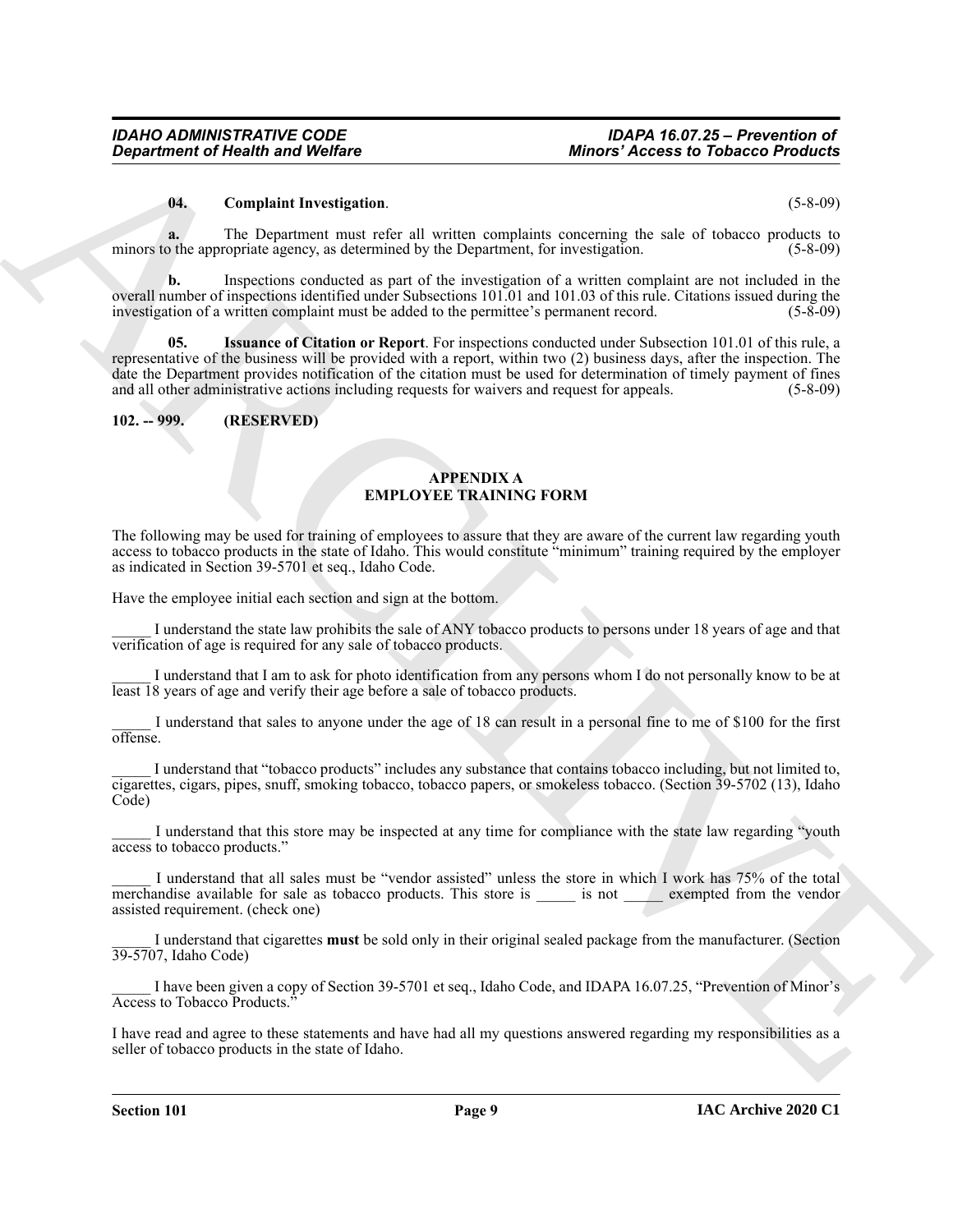### *IDAHO ADMINISTRATIVE CODE IDAPA 16.07.25 – Prevention of*  **Minors' Access to Tobacco Products**

 $\vec{B}$  results and the state of the state of the state of the state of the state of the state of the state of the state of the state of the state of the state of the state of the state of the state of the state of the st By signing this agreement, I consent to having a current or potential employer contact the Department of Health and Welfare to determine if I have received citations for violation Title 39, Chapter 57, Idaho Code.

 $\mathcal{L}=\mathcal{L}=\mathcal{L}=\mathcal{L}=\mathcal{L}=\mathcal{L}=\mathcal{L}=\mathcal{L}=\mathcal{L}=\mathcal{L}=\mathcal{L}=\mathcal{L}=\mathcal{L}=\mathcal{L}=\mathcal{L}=\mathcal{L}=\mathcal{L}=\mathcal{L}=\mathcal{L}=\mathcal{L}=\mathcal{L}=\mathcal{L}=\mathcal{L}=\mathcal{L}=\mathcal{L}=\mathcal{L}=\mathcal{L}=\mathcal{L}=\mathcal{L}=\mathcal{L}=\mathcal{L}=\mathcal{L}=\mathcal{L}=\mathcal{L}=\mathcal{L}=\mathcal{L}=\mathcal{$ Printed Name of Employee Employee Employee's Signature

Witnessed Date Number 2014

(5-8-09)

## **APPENDIX B RANDOM AND UNANNOUNCED INSPECTION CHECKLIST**

# **Inspection Year**

- 1. Overall Violation Rate for Prior Year (20<sub>\_</sub>) (Percentage) \_\_\_\_\_\_\_\_\_\_\_\_\_\_\_\_\_\_\_\_
- 2. Number of Permittees as of December 31, 20<sub>\_\_</sub>\_\_\_\_\_\_\_\_\_\_\_\_\_\_\_\_\_\_\_\_\_\_\_\_\_\_\_\_\_\_\_\_
- 3. Multiply the Overall Violation Rate for Prior Year by the Number of Permittees:
- **4. Multiply the results of Step 3 by 10: \_\_\_\_\_\_\_\_\_\_\_\_\_\_\_**
- **5. The Result of Step 4 is the Total of Random and Unannounced Inspections:\_\_\_\_\_\_\_\_\_\_\_\_\_\_\_\_**